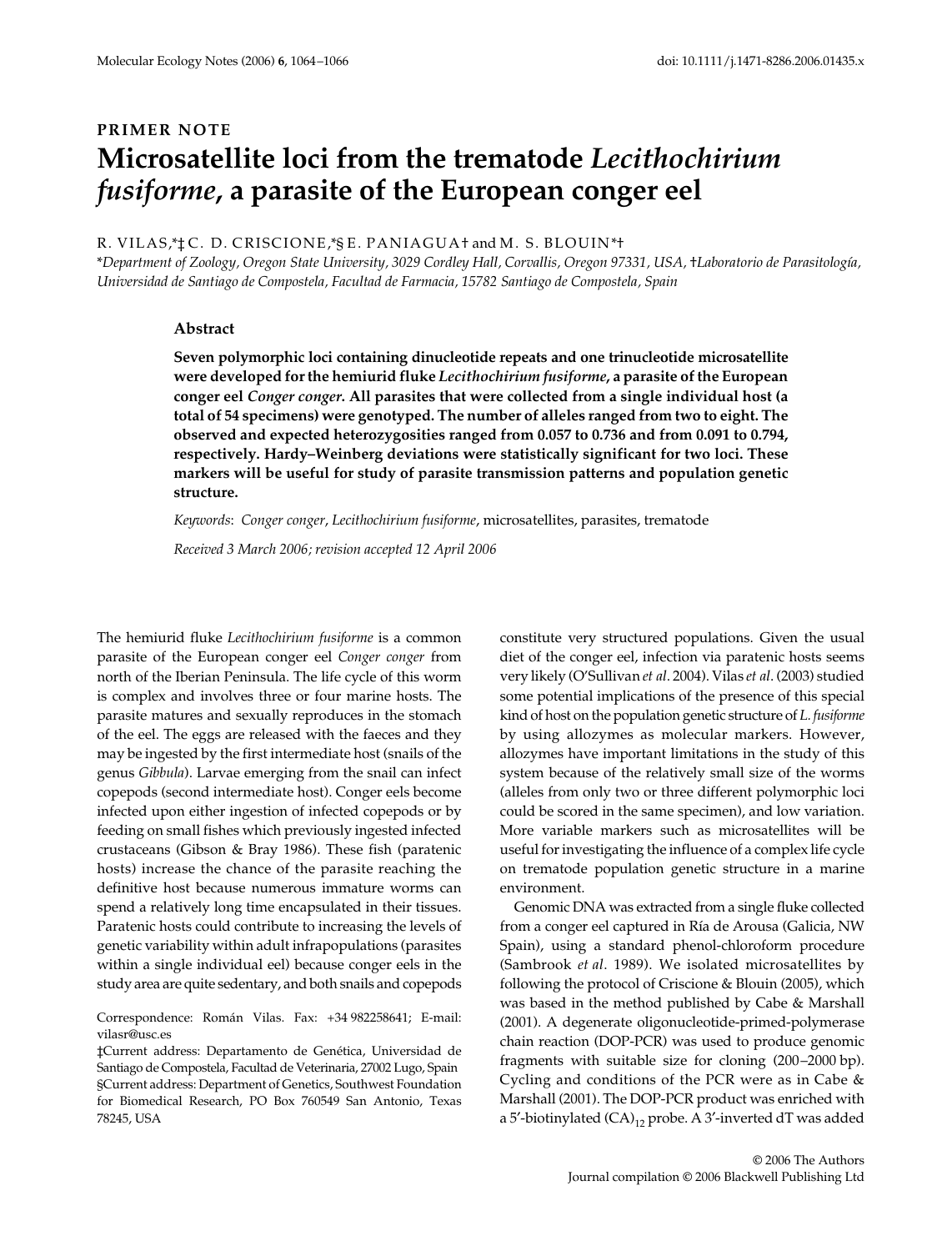to the probe in order to avoid possible amplification artefacts in the enrichment (Koblí*6*ková *et al*. 1998). Hybridization of the probe to the genomic fragments and capture with streptavidin-coated magnetic particles (Promega) followed Criscione & Blouin (2005) except that a single enrichment was done. PCR fragments were cloned using Invitrogen's TOPO TA Cloning Kit. Screening of colonies containing potential repeats was as in Cabe & Marshall (2001). A total of 24 positive colonies were isolated (8% of the screened clones). Of these, 18 colonies were sequenced. No PCR artefacts were observed and all sequences contained at least one microsatellite locus. A clone had two closely linked microsatellite loci (*LFU14A5A* and *LFU14A5B*); one of them is a trinucleotide repeat that is linked to the most polymorphic locus, a perfect CA microsatellite (Table 1).

Because the two loci are separated by just 262 bp, one would not normally use both in studies of population genetic structure. However, we include both loci in the identification of potential genetically identical parasites that can result from asexual amplification. After removing replicates and clones with short flanking sequences, primers for 13 different loci were designed using the software oligotech 1.0 (http://www.oligosetc.com/analysis.php). The eight loci (7 clones) that were found to be polymorphic in a prescreening (an analysis of four parasites from different hosts) were scored for a set of 54 specimens of *L. fusiforme* which constituted a whole infrapopulation. Parasites were identified following Gibson & Bray (1986). The specific identification was confirmed by examination of permanent preparations. Because this trematode is a hermaphroditic

endoparasite and only adult specimens were analysed, there is some chance of both contamination from outcrossing matings and host tissue. In order to avoid potential contamination from fertilized eggs in the uterus and stored sperm in the seminal receptacle (anterior to the ventral sucker), solely the posterior end was used for extractions. Moreover, we set control reactions using extracted DNA from *C. conger*. These fish controls were negative. Worm tissue of each individual was placed in 200 µL of 5% Chelex containing 0.2 mg/mL of proteinase K, incubated for 2 h at 56 °C, and boiled at 100 °C. PCR amplification was performed in a  $25 \mu L$  vol. containing 4  $\mu L$  of extraction supernatant,  $1 \times PCR$  buffer,  $1.5$  mm  $MgCl<sub>2</sub>$ ,  $0.2$  mm of each dNTP, 0.4 µm of each primer and 0.5 U *Taq* DNA polymerase (Promega). Amplification was carried out in an MJ Research PTC-200 thermocycler programmed for: 3 min at 95 °C, followed by 35 cycles of 45 s at 94  $°C$ , 30 s at the annealing temperature (Table 1) and 45 s at 72 °C. This was followed by a further 7 min at 72 °C. PCR products were run on ABI PRISM 3100 Genetic Analyser using genescan software and scored with GENOTYPER (Applied Biosystems). LIZ500 size standard was used for all loci.

Allelic diversity and average observed and expected heterozygosity were computed with GENETIX version 4.04 (Belkhir *et al*. 2004). genepop version 3.4 (Raymond & Rousset 1995) was used to test Hardy–Weinberg equilibrium (HWE) and genotypic linkage disequilibrium. We found two individuals with the same multilocus genotype that might be result of clonal reproduction. Assuming diploidy and random mating, the probability of this observation

| Locus           | Primer sequence $(5'–3')$   | $T_{\rm a}$<br>$(^{\circ}C)$ | Repeat<br>motif                          | Clone<br>size (bp) | $N_A$ | $H_{\rm O}$ | $H_{\rm E}$ | <b>HWE</b><br>$P$ -value |
|-----------------|-----------------------------|------------------------------|------------------------------------------|--------------------|-------|-------------|-------------|--------------------------|
| LFU18B10        | PCTGAGCTTACCTCGATTAT        | 54                           | $(CA)$ <sub>7</sub>                      | 165                | 2     | 0.358       | 0.360       | 1.000                    |
|                 | TCCGCGTCTGAAAATTGAA         |                              |                                          |                    |       |             |             |                          |
| LFU18A5         | NAGTTGCCTCACCATTCTC         | 54                           | (CA) <sub>7</sub>                        | 223                | 3     | 0.094       | 0.091       | 1.000                    |
|                 | TGCGGTTGGTAGCTTGAT          |                              |                                          |                    |       |             |             |                          |
| LFU20D1         | VTTTCCGGAGTCAATTGCTA        | 61                           | (CA) <sub>6</sub>                        | 143                | 4     | 0.528       | 0.676       | 0.096                    |
|                 | CTTTCAAAGAGTACTGCCA         |                              |                                          |                    |       |             |             |                          |
| <b>LFU14F11</b> | FGGTTACACATACTTGGAC         | 55                           | $(GC)_{3}(CA)_{5}$ -CC-(CA) <sub>2</sub> | 115                | 3     | 0.057       | 0.091       | 0.008                    |
|                 | <b>GCGTGTATAAACTCAATTAC</b> |                              |                                          |                    |       |             |             |                          |
| LFU18B8         | PTTCATGGAGCTTGCAGAA         | 54                           | $(CA)$ <sub>4</sub>                      | 133                | 4     | 0.340       | 0.349       | 0.512                    |
|                 | <b>ACTGAAAGATGTCAAGTTG</b>  |                              |                                          |                    |       |             |             |                          |
| LFU18E2         | NGGCTGTTGTTGTCTTCCA         | 60                           | $(CA)_{q}(TA)_{7}$                       | 173                | 4     | 0.641       | 0.669       | 0.638                    |
|                 | TCCAGAAAGTGAAACAAGCT        |                              |                                          |                    |       |             |             |                          |
| LFU14A5A        | NGATAACTTACTTGACCTCAG       | 54                           | $(CA)_{11}$                              | 190                | 8     | 0.736       | 0.794       | 0.037                    |
|                 | GGAGATTAGCCAAGCGAT          |                              |                                          |                    |       |             |             |                          |
| <b>LFU14A5B</b> | VAACTGGATGCCCCTGATT         | 55                           | $(TGC)_{6}(TGT)_{4}$                     | 116                | 5     | 0.566       | 0.508       | 0.901                    |
|                 | AGATGTTTTGCAACGAGAGT        |                              |                                          |                    |       |             |             |                          |

**Table 1** Microsatellite primer pairs for *Lecithochirium fusiforme*

 $T_{a}$ , annealing temperature; *N*<sub>A</sub>, total number of alleles; *H*<sub>O</sub>, observed heterozygosity; *H*<sub>E</sub>, expected heterozygosity; *HWE*, test for Hardy–Weinberg equilibrium. P,N,V,F refer to the 5' fluorescent-labelled primer 6-FAM, PET, NED, VIC. GenBank Accesion nos DQ413187–DQ413193.